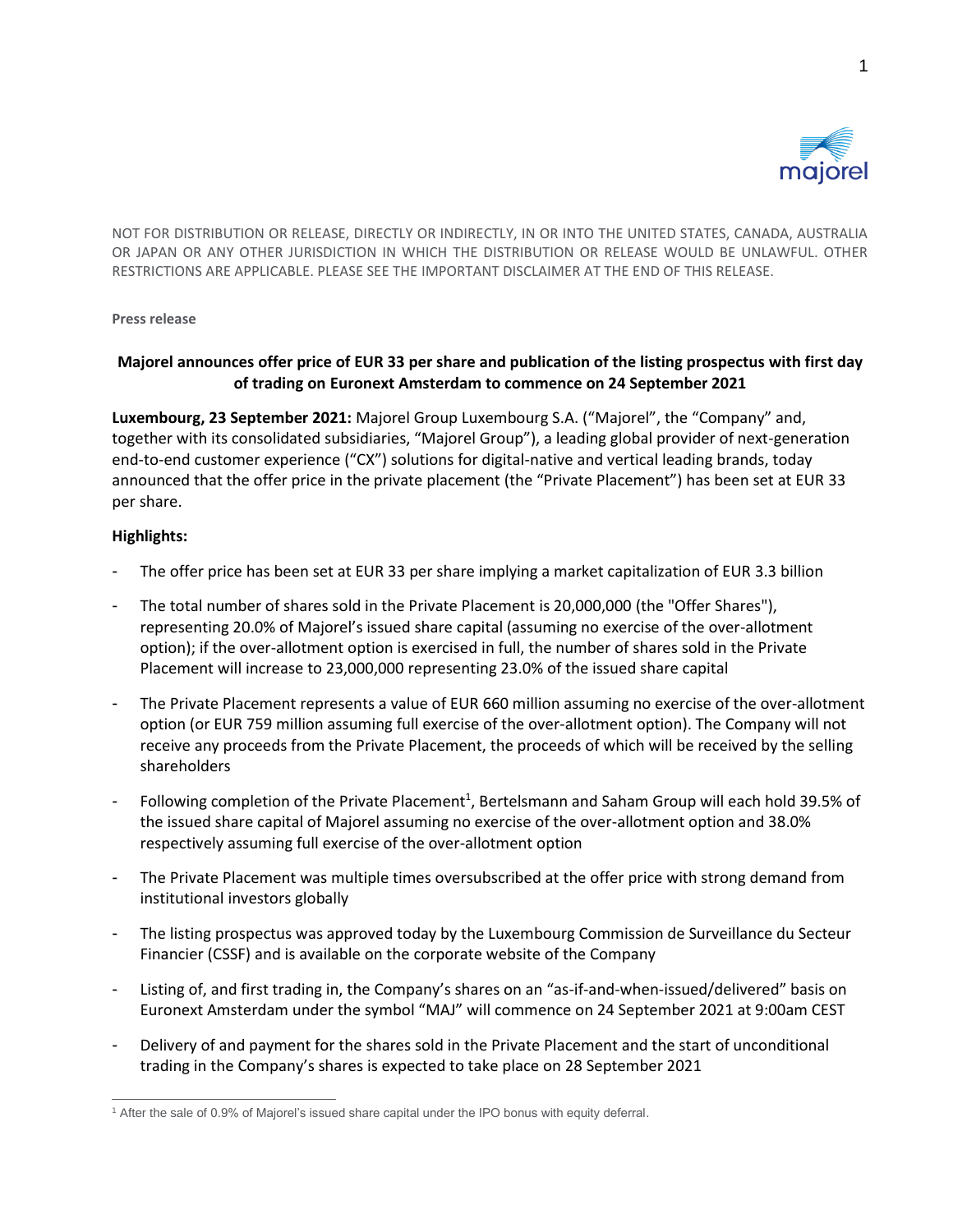- BNP Paribas, Citigroup and J.P. Morgan acted as Joint Global Coordinators and Joint Bookrunners, with Bank of America, Goldman Sachs and UBS Investment Bank also acting as Joint Bookrunners

**Thomas Mackenbrock, CEO of Majorel Group** said**:** "The private placement of Majorel's shares has been a success. The investor interest we have seen reflects the confidence in Majorel's strategy, with our aim to further enhance our position as a leading player in the global CX industry. We very much look forward to welcoming our new shareholders in the Company and beginning the next chapter together as a listed company on Euronext Amsterdam."

## **Stabilization**

In connection with the Private Placement, BNP Paribas has been appointed as stabilization manager ("the Stabilization Manager") on behalf of the underwriters, and may, to the extent permitted by applicable law, over-allot Offer Shares or effect other transactions with a view to supporting the market price of the Offer Shares, which may result in a market price at a higher level than would otherwise prevail in the open market and the market price may temporarily be at an unsustainable level. The Stabilization Manager will not be required to enter into such transactions and such transactions may be effected on Euronext Amsterdam, in the over-the-counter market, or otherwise, and may be undertaken at any time during the period commencing on the first trading day and ending no later than 30 calendar days thereafter.

The Stabilization Manager will not be obligated to effect stabilizing transactions, and there will be no assurance that stabilizing transactions will be undertaken. Such stabilizing transactions, if commenced, may be discontinued at any time without prior notice.

## **Risk Factors**

Investing in Majorel involves certain risks. A description of these risks, which include risks relating to Majorel as well as risks relating to the Private Placement and the Company's shares, will be included in the prospectus to be published in connection with the listing.

## **About Majorel**

We design, build and deliver next-generation end-to-end CX solutions for many of the world's most respected digital-native and vertical leading brands. Our comprehensive east-to-west global footprint in 31 countries across five continents, with more than 63,000 team members and 60 languages, allows us to deliver flexible solutions that leverage our expertise in cultural nuance, which we believe to be essential for true excellence in CX. We have deep domain expertise in tech-augmented front to-back-office CX. Additionally, we offer Digital Consumer Engagement, CX Consulting, and an innovative suite of Proprietary Digital Solutions for industry verticals. We are a global leader in Content Services, Trust & Safety. We believe the 'Majorel difference' to be our culture of entrepreneurship.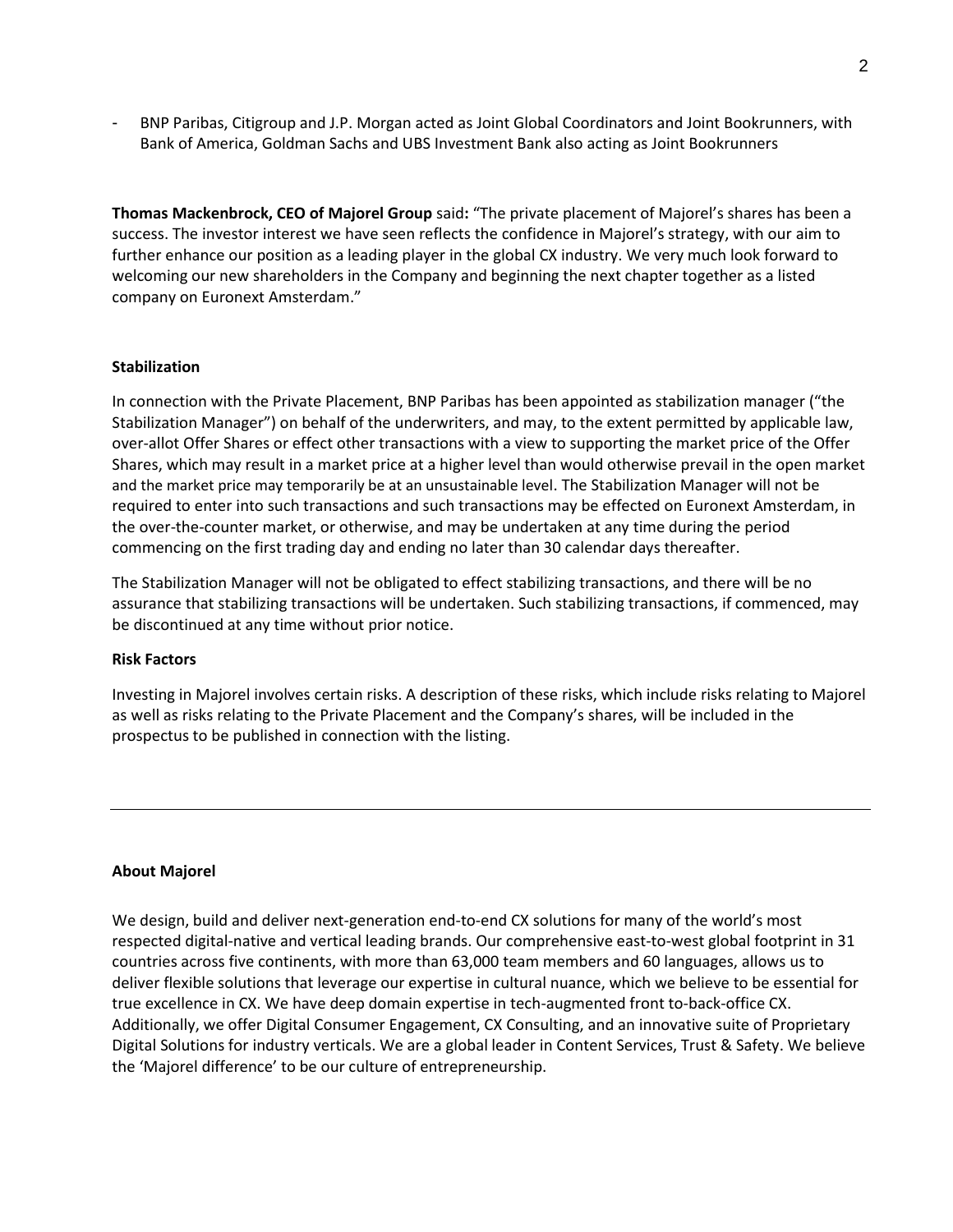#### **About Bertelsmann**

Bertelsmann is a media, services and education company that operates in about 50 countries around the world. It includes the broadcaster RTL Group, the trade book publisher Penguin Random House, the magazine publisher Gruner + Jahr, the music company BMG, the service provider Arvato, the Bertelsmann Printing Group, the Bertelsmann Education Group and Bertelsmann Investments, an international network of funds. The company has around 130,000 employees and generated revenues of €17.3 billion in the financial year 2020. Bertelsmann stands for creativity and entrepreneurship. This combination promotes first-class media content and innovative service solutions that inspire customers around the world. Bertelsmann aspires to achieve climate neutrality by 2030. In 2021, Bertelsmann commemorates the 100th birthday of Reinhard Mohn, the Group's late post-war founder and longtime Chairman and CEO.

#### **About Saham**

Saham Group is a Moroccan based international investment company that operates in a variety of industries. Driven by a strong entrepreneurial approach, Saham first began in the insurance sector, eventually becoming Africa's industry leader with a presence in 30 countries. After selling its insurance business in 2018, the Group has invested further in strategic targeted partnerships in sectors such as customer experience services/BPO, real estate, education, and agriculture.

#### **Contact**

Investor Relations Insa Calsow *EVP, Investor Relations*  [ir@majorel.com](mailto:insa.calsow@majorel.com)

Media Relations Andrew Slater *SVP, Global Marketing & Communications* [media@majorel.com](mailto:media@majorel.com)

#### **DISCLAIMER**

**These materials may not be published, distributed or transmitted in the United States, Canada, Australia or** Japan. These materials do not constitute an offer of securities for sale or a solicitation of an offer to purchase **securities (the "Securities") of Majorel Group Luxembourg S.A. ("Majorel") in the United States, Australia,** Canada, Japan or any other jurisdiction in which such offer or solicitation is unlawful. The Securities of the Company may not be offered or sold in the United States absent registration or an exemption from registration under the U.S. Securities Act of 1933, as amended (the "Securities Act"). There will be no public offering of the securities in the United States. The Securities have not been, and will not be, registered under the Securities Act. The securities referred to herein may not be offered or sold in Australia, Canada or Japan or to, or for the account or benefit of, any national, resident or citizen of Australia, Canada or Japan subject to certain exceptions.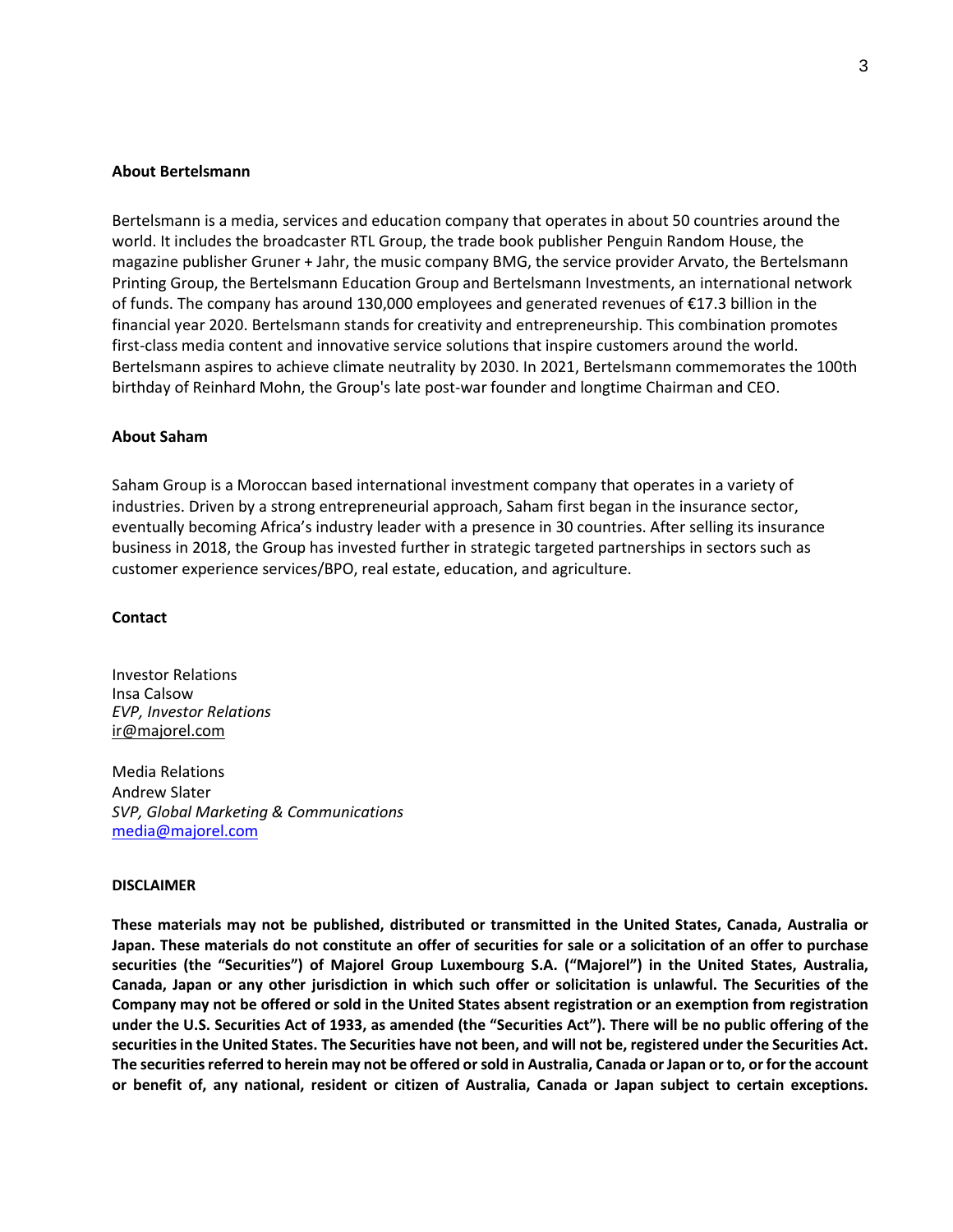This publication constitutes neither an offer to sell nor a solicitation to buy securities. No public offer will be made. An investment decision regarding securities of Majorel should only be made on the basis of the securities prospectus approved by the Luxembourg *Commission de Surveillance du Secteur Financier* (CSSF) on September 23, 2021 and available free of charge on the website of Majorel.

In member states of the European Economic Area and the United Kingdom, any offering mentioned in this publication will only be addressed to and directed at persons who are "qualified investors" within the meaning of Article 2(e) of Regulation (EU) 2017/1129, in the case of the United Kingdom, as it forms part of domestic law by virtue of the European Union (Withdrawal) Act 2018. In addition, in the United Kingdom, this document is only being distributed to and is only directed at persons who (i) are investment professionals falling within Article 19(5) of the Financial Services and Markets Act 2000 (Financial Promotion) Order 2005, as amended (the "Order"), (ii) are persons falling within Article 49(2)(a) to (d) of the Order (high net worth companies, unincorporated associations, etc.), or (iii) are persons to whom an invitation or inducement to engage in investment activity (within the meaning of section 21 of the Financial Services and Markets Act 2000) in connection with the issue or sale of any securities may otherwise lawfully be communicated or caused to be communicated (all such persons together being referred to as "Relevant Persons"). This document is directed only at Relevant Persons and must not be acted on or relied on by persons who are not Relevant Persons. Any investment or investment activity to which this document relates is available only to Relevant Persons and will be engaged in only with Relevant Persons.

Certain statements contained in this release may constitute "forward-looking statements" that involve a number of risks and uncertainties. Forward-looking statements are generally identifiable by the use of the words "may", "will", "should", "plan", "expect", "anticipate", "estimate", "believe", "intend", "project", "goal" or "target" or the negative of these words or other variations on these words or comparable terminology. Forward-looking statements are based on assumptions, forecasts, estimates, projections, opinions or plans that are inherently subject to significant risks, as well as uncertainties and contingencies that are subject to change. No representation is made or will be made by Majorel that any forward-looking statement will be achieved or will prove to be correct. The actual future business, financial position, results of operations and prospects may differ materially from those projected or forecast in the forward-looking statements. Neither Majorel nor BNP Paribas, Citigroup Global Markets Limited, J.P. Morgan AG, BofA Securities Europe SA, Goldman Sachs Bank Europe SE and UBS AG, London Branch (together, the "Underwriters") nor any of their respective affiliates assume any obligation to update, and do not expect to publicly update, or publicly revise, any forward-looking statements or other information contained in this release, whether as a result of new information, future events or otherwise, except as otherwise required by law.

This announcement also contains certain financial measures that are not recognized under International Financial Reporting Standards ("IFRS"). These non-IFRS measures are presented because Majorel believes that they and similar measures are widely used in the markets in which it operates as a means of evaluating Majorel's operating performance and financing structure. They may not be comparable to other similarly titled measures of other companies and are not measurements under IFRS or other generally accepted accounting principles.

The Underwriters are acting exclusively for Majorel and the selling shareholders and no-one else in connection with the planned Private Placement. They will not regard any other person as their respective clients in relation to the planned Private Placement and will not be responsible to anyone other than Majorel and the selling shareholders for providing the protections afforded to its clients, nor for providing advice in relation to the offering, the contents of this announcement or any transaction, arrangement or other matter referred to herein.

In connection with the planned Private Placement, the Underwriters and their respective affiliates may take up a portion of the shares offered in the Private Placement as a principal position and in that capacity may retain, purchase, sell, offer to sell for their own accounts such shares and other securities of Majorel or related investments in connection with the planned Private Placement or otherwise. In addition, the Underwriters and their respective affiliates may enter into financing arrangements (including swaps or contracts for differences) with investors in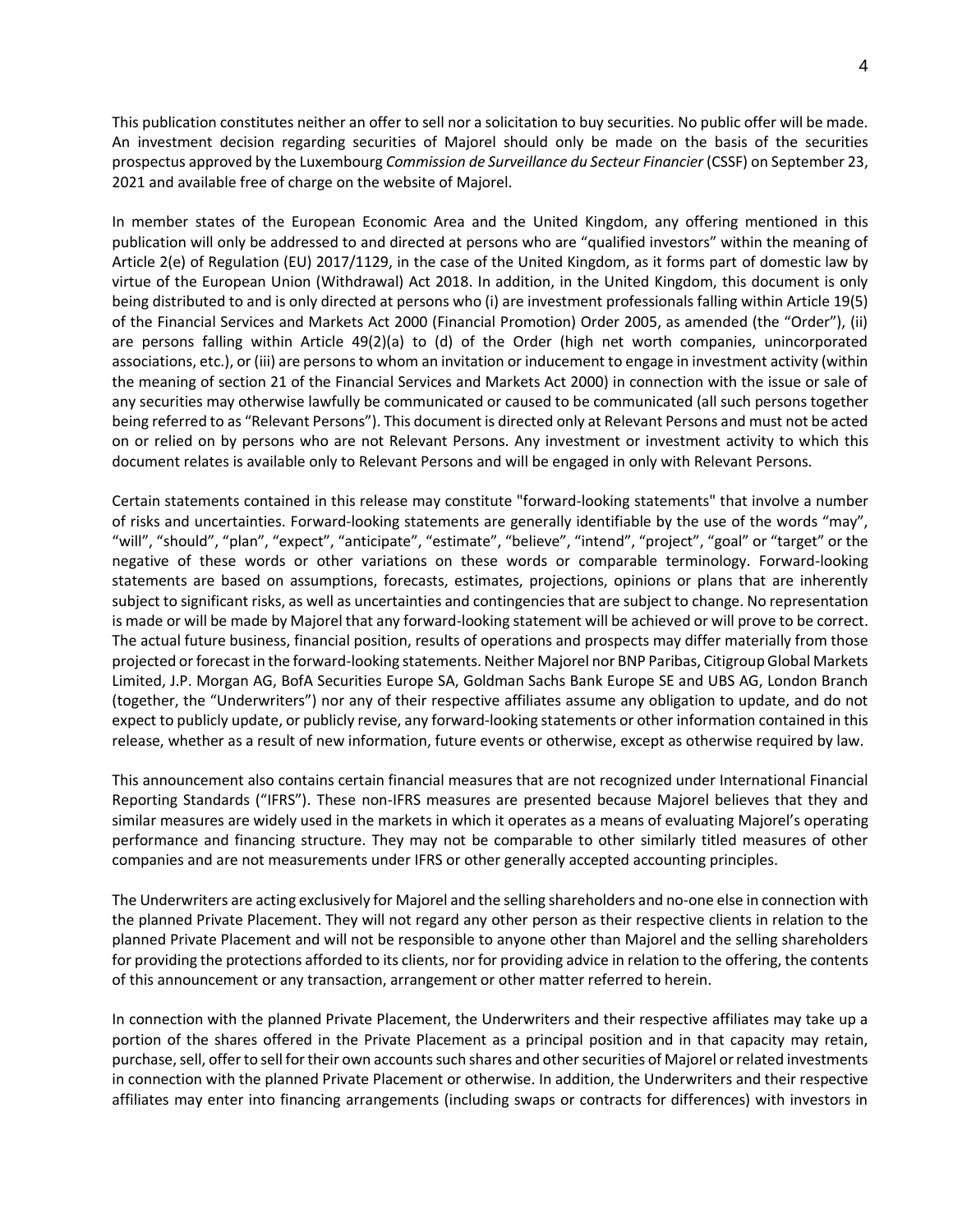connection with which the Underwriters and their respective affiliates may from time to time acquire, hold or dispose of shares of Majorel. The Underwriters do not intend to disclose the extent of any such investment or transactions, other than in accordance with any legal or regulatory obligations to do so.

None of the Underwriters or any of their respective directors, officers, employees, advisers or agents accepts any responsibility or liability whatsoever for or makes any representation or warranty, express or implied, as to the truth, accuracy or completeness of the information in this release (or whether any information has been omitted from the release) or any other information relating to Majorel, whether written, oral or in a visual or electronic form, and howsoever transmitted or made available, or for any loss howsoever arising from any use of this release or its contents or otherwise arising in connection therewith.

Solely for the purposes of the product governance requirements contained within: (a) EU Directive 2014/65/EU on markets in financial instruments, as amended ("MiFID II"); (b) Articles 9 and 10 of Commission Delegated Directive (EU) 2017/593 supplementing MiFID II; and (c) local implementing measures (together, the "MiFID II Product Governance Requirements"), and disclaiming all and any liability, whether arising in tort, contract or otherwise, which any "manufacturer" (for the purposes of the MiFID II Product Governance Requirements) may otherwise have with respect thereto, the shares have been subject to a product approval process, which has determined that such shares are: (i) compatible with an end target market of investors who meet the criteria of professional clients and eligible counterparties only, each as defined in MiFID II; and (ii) all channels for distribution of the shares to eligible counterparties and professional clients are appropriate (the "Target Market Assessment"). Notwithstanding the Target Market Assessment, distributors should note that: the price of the shares may decline and investors could lose all or part of their investment; the shares offer no guaranteed income and no capital protection; and an investment in the shares is compatible only with investors who do not need a guaranteed income or capital protection, who (either alone or in conjunction with an appropriate financial or other adviser) are capable of evaluating the merits and risks of such an investment and who have sufficient resources to be able to bear any losses that may result therefrom. The Target Market Assessment is without prejudice to the requirements of any contractual, legal or regulatory selling restrictions in relation to the private placement of the shares.

For the avoidance of doubt, the Target Market Assessment does not constitute: (a) an assessment of suitability or appropriateness for the purposes of MiFID II; or (b) a recommendation to any investor or group of investors to invest in, or purchase, or take any other action whatsoever with respect to the shares. Each distributor is responsible for undertaking its own target market assessment in respect of the shares and determining appropriate distribution channels.

In connection with the placement of the shares in the Company, BNP Paribas, acting for the account of the underwriters, will act as stabilization manager (the "Stabilization Manager") and may, as Stabilization Manager, make overallotments and take stabilization measures in accordance with Article 5(4) and (5) of the Regulation (EU) No 596/2014 of the European Parliament and of the Council of April 16, 2014 on market abuse, as amended, in conjunction with Articles 5 through 8 of Commission Delegated Regulation (EU) 2016/1052) of March 8, 2016. Stabilization measures aim at supporting the market price of the shares of the Company during the stabilization period, such period starting on the date the Company's shares commence trading on the regulated market operated by Euronext Amsterdam, expected to be September 24, 2021, and ending no later than 30 calendar days thereafter (the "Stabilization Period"). Stabilization transactions may result in a market price that is higher than would otherwise prevail and the market price may temporarily be at an unsustainable level. However, the Stabilization Manager is under no obligation to take any stabilization measures. Therefore, stabilization may not necessarily occur, and it may cease at any time. Stabilization transactions may be effected on Euronext Amsterdam, in the over-the-counter market or otherwise.

In connection with such stabilization measures, investors may be allocated additional shares of the Company of up to 15% of the sum of the existing shares actually placed in the private placement (the "Over-Allotment Shares").